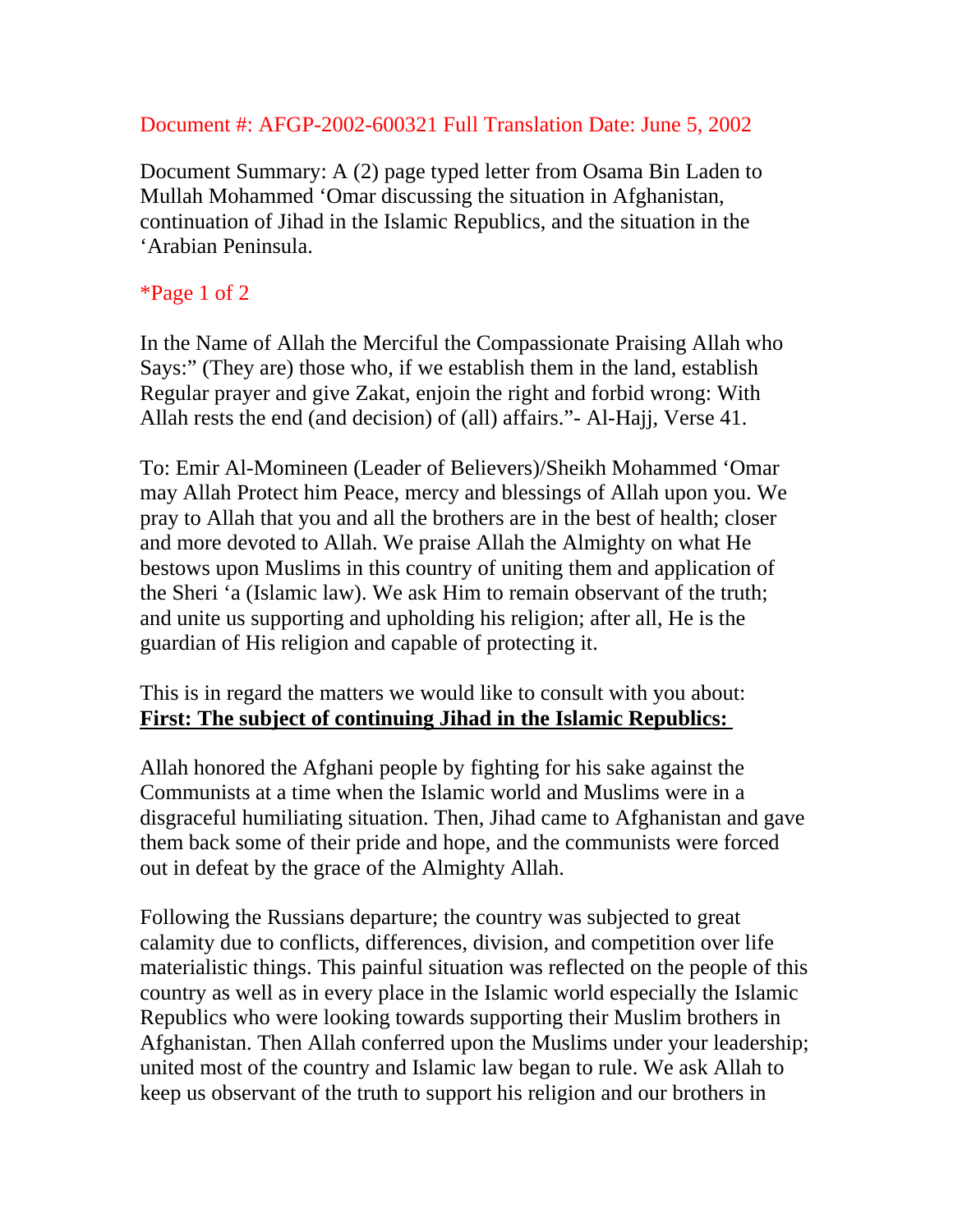Burkhart, Samarqand, Tormoz and other Muslim countries.

During the previous period; with the grace of Allah, we were successful in cooperating with our brothers in Tajikistan in various fields including training. We were able train a good number of them, arm them and deliver them to Tajikistan. Moreover, Allah facilitated to us delivering weapons and ammunition to them; we pray that Allah grants us all victory.

We need to cooperate all together to continue this matter, especially Jihad continuation in the Islamic Republics will keep the enemies busy and divert them away from the Afghani issue and ease the pressure off. The enemies of Islam problem will become how to stop the spreading of Islam into the Islamic Republics and not the Afghani issue. Consequently, the efforts of the Russians and their American allies will be scattered.

It is a fact that the Islamic Republics region is rich with significant scientific experiences in conventional and non-conventional military industries, which will have a great role in future Jihad against the enemies of Islam.

## **Second: The matter of the Arabian Peninsula:**

The Arabian Peninsula has a great significance for many reasons. The most important of which are the following: \*Page 2 of 2

-The existence of the Ka'abah and the Prophet's mosque -The existence of 75% of the world's oil in the gulf region; and whoever controls the oil controls the world's economy. -This explains the wide international interest in this matter. It also explains clearly the tenacity of the American forces and others to staying over the land of the two Holy Mosques, and their bragging that they will not leave and abandon their interests in these areas. -Many international media agencies corresponded with us requesting an interview with us. We believe this is a good opportunity to make Muslims aware of what is taking place over the land of the two Holy Mosques as well as of what is happening here in Afghanistan of establishing and strengthen the religion, and applying Sheri 'a (Islamic laws). -It is obvious that the media war in this century is one of the strongest methods; in fact, its ratio may reach 90% of the total preparation for the battles. These matters and others of Moslems interests which we wish with Allah's assistance to get together and consult about; hoping for His guidance to accomplish our goals. Peace, mercy and blessings of Allah upon you.